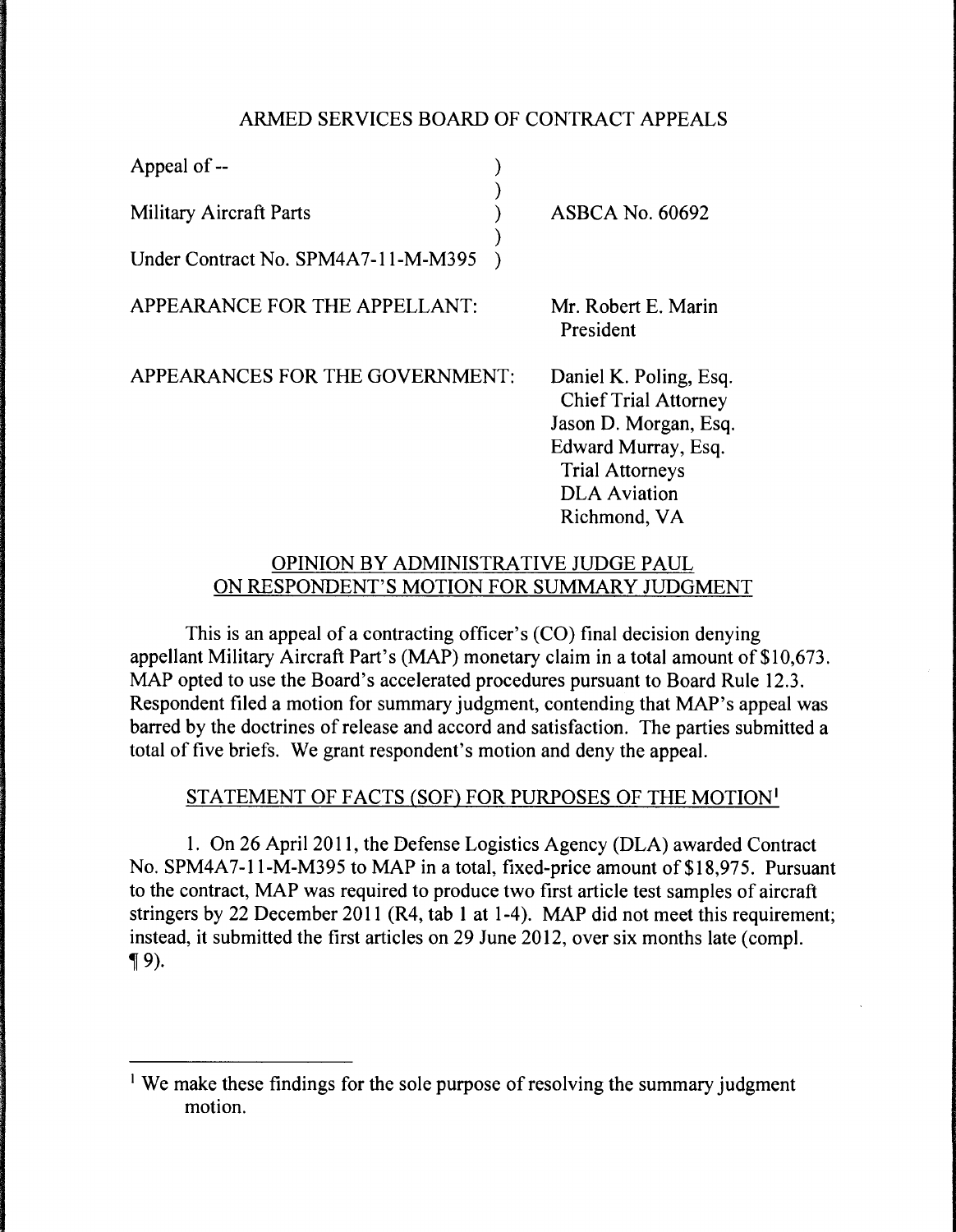2. On 9 October 2012, Mr. Billy Trussell, a DLA engineer, wrote in a memorandum that the first articles had been inspected and rejected. He wrote, as follows:

> a) Stringer was made too short at outboard end. This must be corrected. This area is largely defined by loft data/datum lines.

b) Dimensional discrepancies were found during dimensional test and must be corrected.

2. It is engineering's recommendation the vendor be allowed to correct these discrepancies and resubmit the first article. The vendor should resubmit within 60 days of notification of rejection.

3. One item was destroyed in testing. The engineer recommends the remaining be returned to the vendor. Please provide disposition instruction to the First Article Manager.

4. The first article was inspected by 802 Maintenance Support Squadron, Material Flight and the actual testing cost was \$6, 170.04.

5. Systems' engineering spent 8.0 hours reviewing and evaluating the first article report. The First Article Manager spent 9.5 hours in support of a first article. The total engineering time is 17 .5 hours.

6. Point of contract is Daniel Murphy, AFLCMC/WWQEB, DSN 468-3665.

(R4, tab 6 at 1 of 16)

3. On 16 October 2012, Ms. Alicia Wolford, the CO, forwarded the following memorandum to Mr. Robert Marin, MAP's President:

> On April 26, 2011, the government awarded the above contract to your firm, which included a first article test. I write to inform you that the first article is **disapproved.**  During the review, government representatives discovered. the following deviations from the contract's requirements: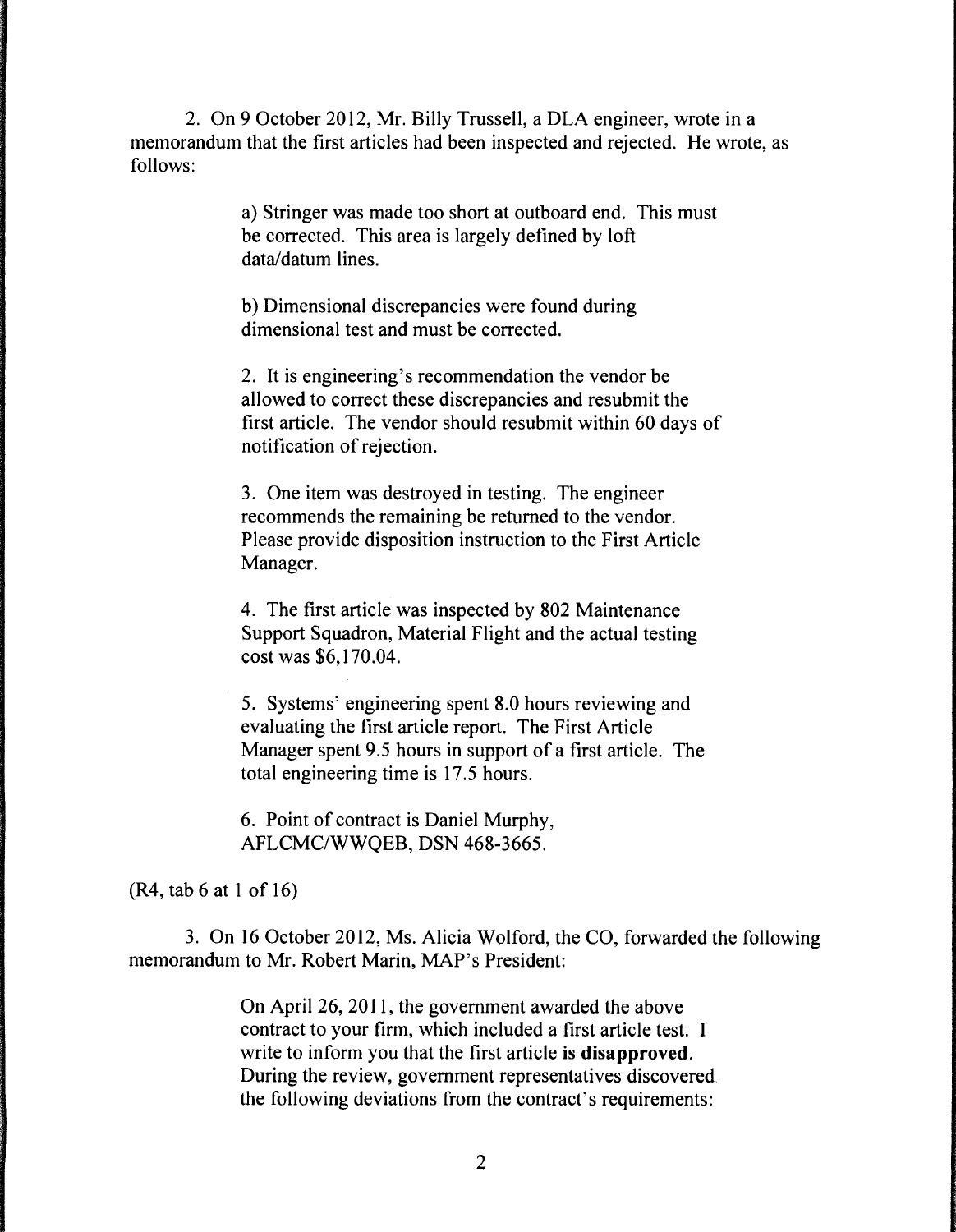- a). Stringer was made too short at outboard end. This area has to be corrected. This area is largely defined by loft data/datum lines.
- b). Dimensional discrepancies were found during dimensional test and must be corrected.

Based on the disapproval of the First Article Test and the contract is delinquent, this contract will be terminated for the convenience of the Government. If you have any questions on this action, please contact Lisa Hardy, Contract Administrator....

(R4, tab 7)

4. On 6 February 2013, Mr. Marin replied to Ms. Lisa Hardy, the Contact Administrator, in part, as follows:

> We believe the item length was manufactured exactly per the data supplied by the Government. If the length is too short, we respectfully request the Government supply a new overall length dimension to meet and allow us to continue work on this contract with conditional approval.

 $(R4, tab 9 at 1 of 23)$ 

5. On 13 February 2013, the CO forwarded a show cause notice to MAP in which she wrote as follows:

> The First Article Letter received by your firm 14 DEC 2012 is hereby rescinded.

On 26 APR 2011, the government awarded the above contract to your firm, which included a first article test. I write to inform you that the first article is **disapproved.**  During testing, government representatives discovered the following deviations from the contract's requirements:

1. NSN 1560-01-586-5385, *PIN* 68Al 18103-2012, Aircraft Stringer, 2 each submitted by Military Aircraft Parts (Cage 1ZKE3) as first articles, have been inspected and rejected.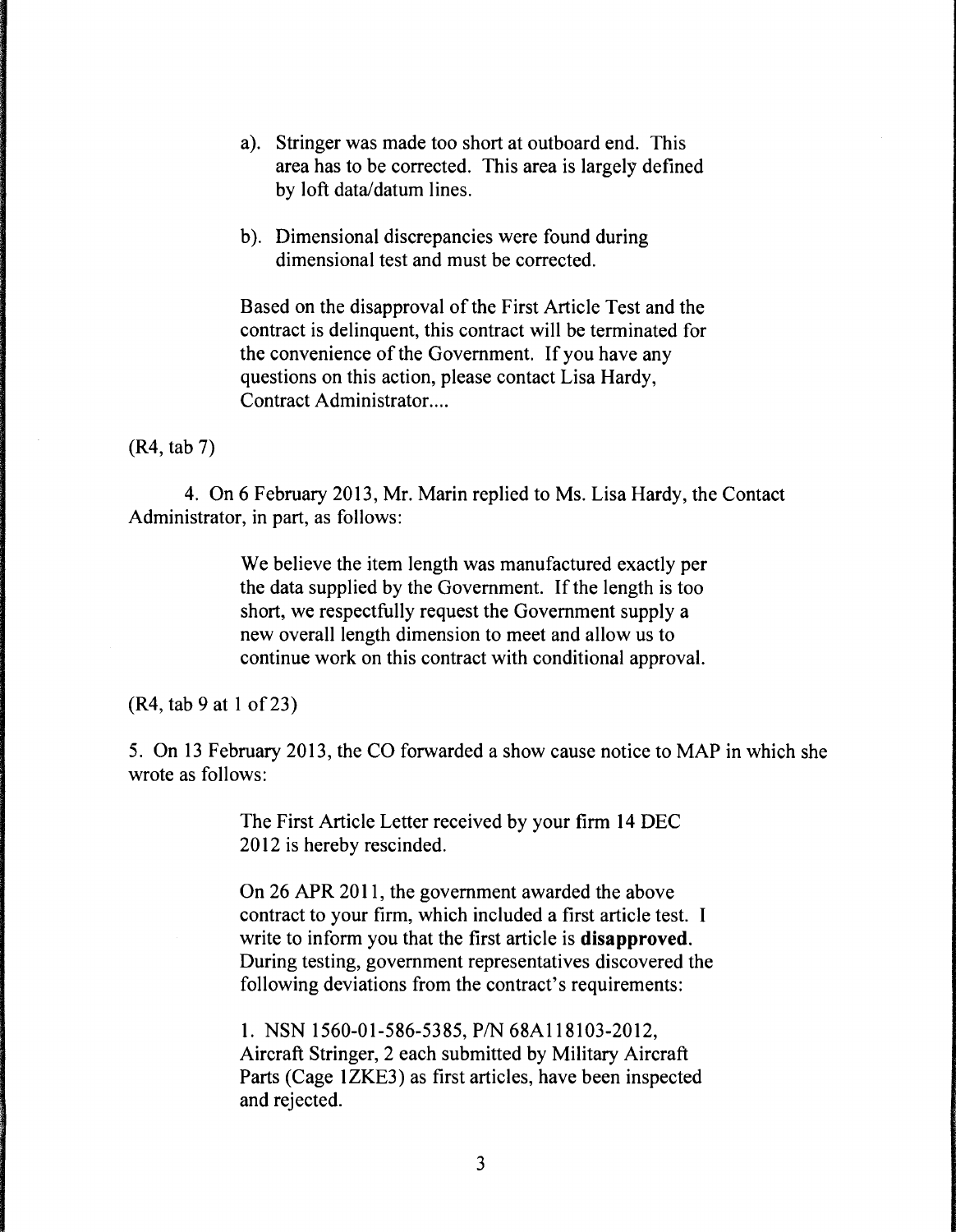a) Stringer was made too short at outboard end. This must be corrected. This area is largely defined by loft data/datum lines.

b) Dimensional discrepancies were found during dimensional test and must be corrected.

**Show Cause Notice:** Because your firm failed to provide a first article that meets the contract's first article testing requirements, the government is considering terminating the contract for default. Pending a final decision in this matter, it will be necessary to determine whether your failure to perform arose from causes beyond your control and without your fault or negligence. Accordingly, you are given the opportunity to present, in writing, any facts bearing on the question to me at (address of contracting officer), within 10 days after receipt of this notice. Your failure to present any excuses within this time may be considered as an admission that none exist. Your attention is invited to the respective rights of your firm and the government and the liabilities that may be invoked if a decision is made to terminate for default.

Any assistance given to you on this contract or any acceptance by the government of delinquent goods or services will be solely for the purpose of mitigating damages, and it is not the intention of the government to condone any delinquency or to waive any rights the government has under the contract. If you desire to have your disapproved first article returned, you must provide your shipping account information (e.g. FedEx or UPS account number), desired point of contact, phone number, and address within 30 days. Failure to do so will result in the destruction of the first article.

Point of Contact for this letter is Lee Skimin....

(R4, tab 10 at 1-2of3)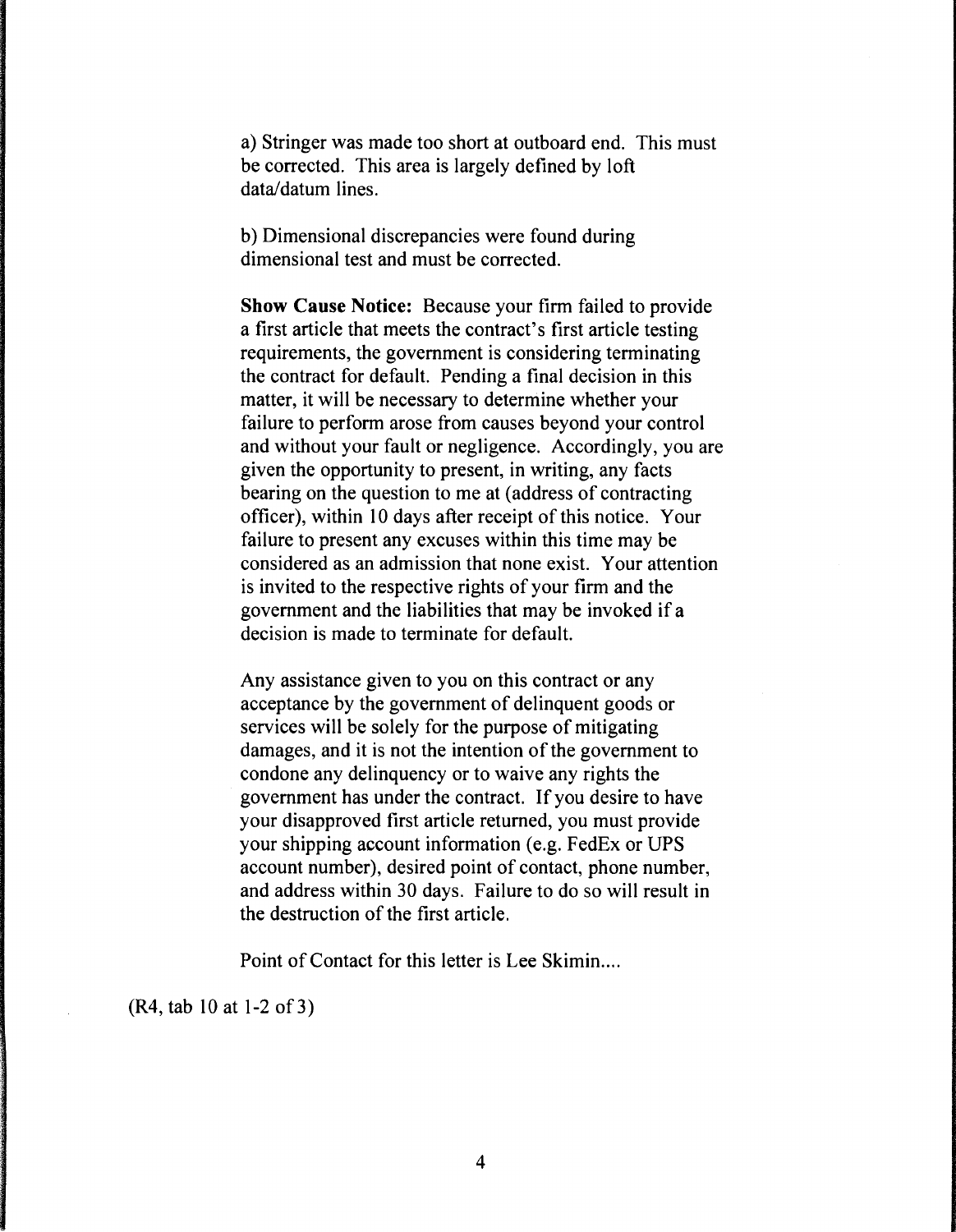6. On 27 June 2013, the CO responded to MAP's rebuttal letter of 6 February 2013. She wrote:

> In reference to your rebuttal, dated 6 FEB 2013, regarding subject Contract/Order SPM4A711MM395, this letter is to inform you that the First Article Test submitted under subject contract remains **disapproved.**

Engineer has reviewed MAP's FAT rebuttal. After reviewing the loft data, dimensional analysis, and the part. The part failed FA being deemed too short.

ESA compared their loft data analysis for overall length of the part to the drawing provided by MAP. MAP has a length marked 86.71" on their drawing and I found this dimension to be closer to 87.98". I found the problem area to be primarily outboard of XFS 287.896. The portion of stringer outboard of this section seems to be the cause. The part cannot be used in the current condition and conditional approval cannot be granted. A new FA will have to be made and tested before approval.

**Show Cause Notice:** Because your firm failed to provide a first article that meets the contract's first article testing requirements, the government is considering terminating the contract for default. Pending a final decision in this matter, it will be necessary to determine whether your failure to perform arose from cases beyond your control and without your fault or negligence. Accordingly, you are given the opportunity to present, in writing, any facts bearing on the question to the contracting officer, within 10 days after receipt of this notice. Your failure to present any excuses within this time may be considered as an admission that none exist. Your attention is invited to the respective rights of your firm and the government and the liabilities that may be invoked if a decision is made to terminate for default.

Any assistance given to you on this contract or any acceptance by the government of delinquent goods or services will be solely for the purpose of mitigating damages, and it is not the intention of the government to condone any delinquency or to waive any rights the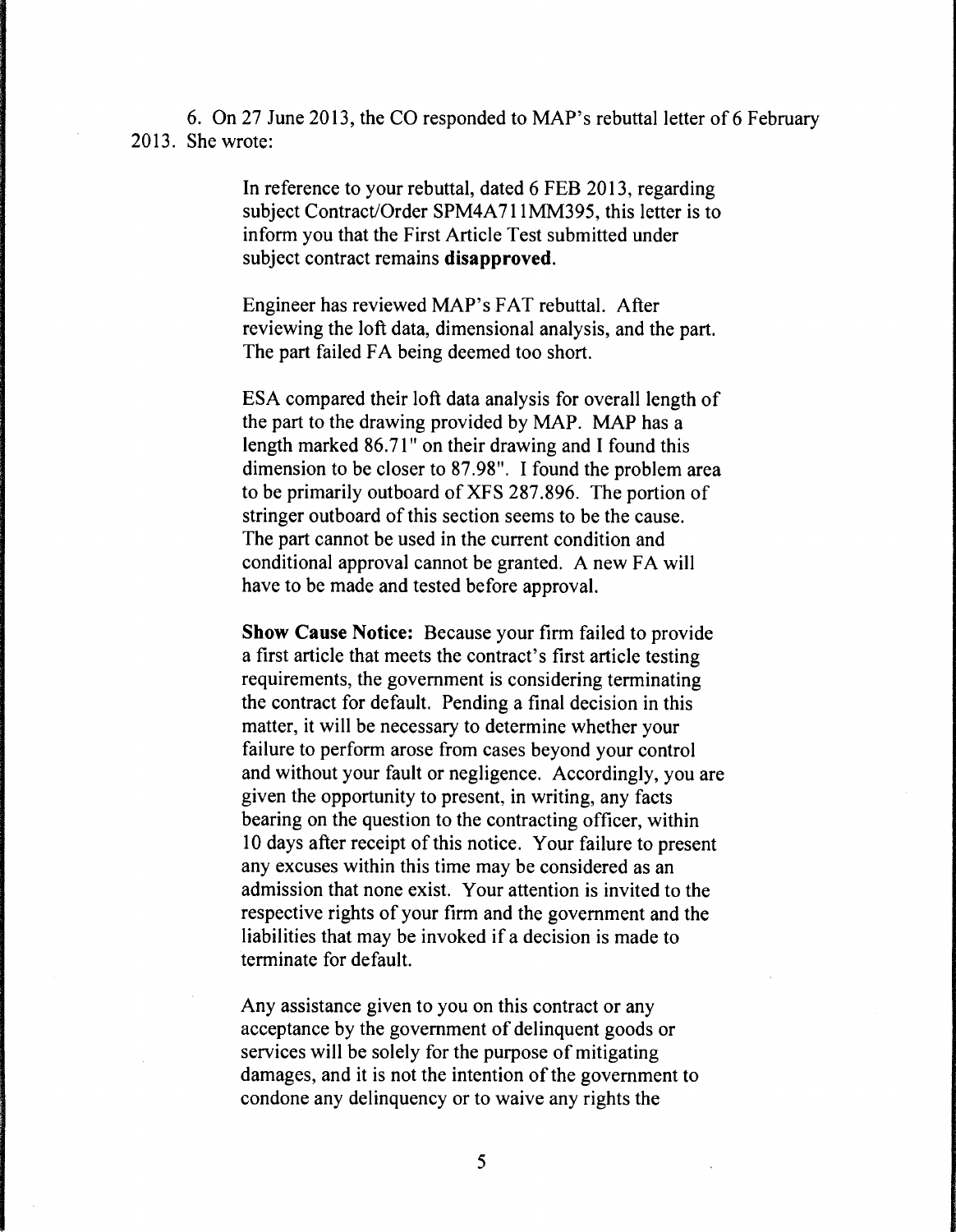government has under the contract. If you desire to have your disapproved first article returned, you must provide your shipping account information (e.g. FedEx or UPS account number), desired point of contact, phone number, and address within 30 days. Failure to do so will result in the destruction of the first article.

Point of Contact for this letter is Lee Skimin....

(R4, tab 12)

7. In an ongoing series of emails, Mr. Marin and Mr. Lee Skimin, a DLA purchase agent and MAT's point of contact with DLA, discussed a possible resubmission of the first article test samples. On 26 August 2013, Mr. Marin stated that "[w]e would like to resubmit but regrettably, we cannot shoulder the immediate retesting costs...." On 6 September, Mr. Skimin responded by asking Mr. Marin "[w]ill you accept a no-cost cancellation?" Mr. Marin replied on that same day that "[y]es, that might be the best course of action."  $(R4, tab 13 at 1-2 of 9)$ 

8. Accordingly, on 13 September 2013, the CO and Mr. Marin executed Modification No. P00001 to the contract. It provided, as follows:

> The Local Administrator is changed from Lisa Hardy to Lee Skimin.

Cancel the following CLIN(s) to the extent indicated below at no cost or liability to the Government or contractor.

|      | Supplies/            | <b>CLIN</b> |                       |                              | From To    |     |
|------|----------------------|-------------|-----------------------|------------------------------|------------|-----|
|      | CLIN Services        | Qty.        | U/I Unit Price Amount |                              | <b>Otv</b> | Qty |
|      | 0001 1560-01586-5385 |             | EA \$1,795.00         | \$8,975.00                   |            |     |
| 0002 | 0001-S00000052       |             |                       | EA \$10,000.00 \$10,000.00 1 |            |     |

CLIN 0002, formerly CLIN 9906, is deleted reducing the contract amount by \$10,000.00.

This modification, POOOO 1, is hereby issued to subject Contract/Order as follows:

1. Delete and deobligate the First Article Test CLIN 9906 in the amount of \$10,000.00.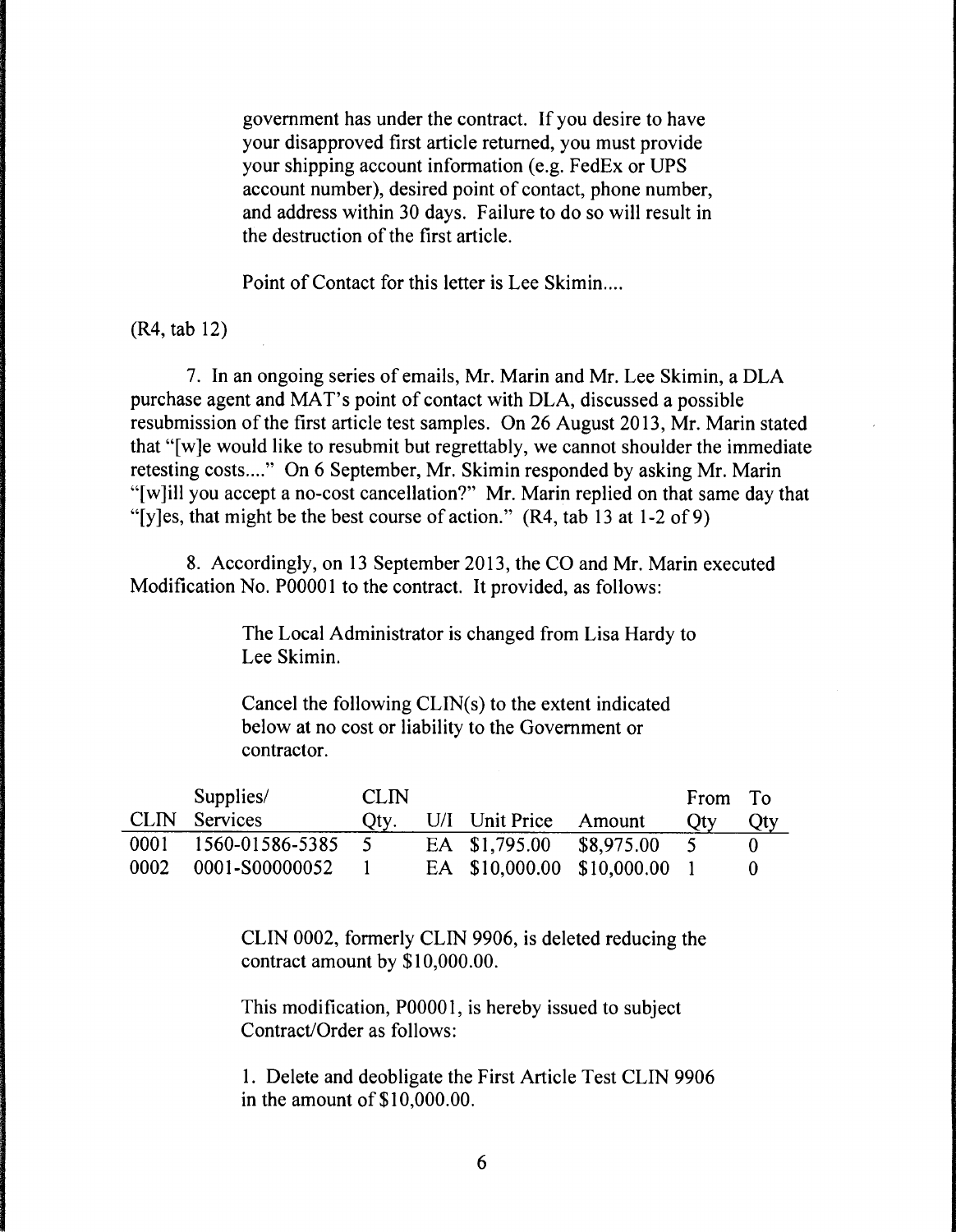2. CLIN 0002 is hereby established as a replacement CLIN for First Article Test requirement as follows under a new line of accounting:

Ship to DoDDAC FD2060 QTY 1 UI EA Line Price \$10,000.00 CDD 12/22/2011

3. This Contract/Order is cancelled in its entirety. Due to the resubmittal costs, it would not be economically feasible for the Contractor to continue with the award. Contractor's email, dated 6 SEP 2013, is hereby incorporated by reference. There will be no cost to either party.

4. CLIN 0002, formerly CLIN 9906, is deleted.

5. Cancellation is as follows:

(a) This supplemental agreement modifies the contract/order to reflect a no-cost settlement agreement with respect to Contractor's email, dated 6 SEP 2013.

(b) The parties agree as follows: The Contractor unconditionally waives any charges against the Government because of the cancellation of the contract/order and releases it from all obligations under the contract/order due to its cancellation. The Government agrees that all obligations under the contract/order are concluded.

Purpose of this modification is to cancel the contract as outlined above.

BX: 97X4930 5CBX 001 2620 S33189 (1) Decrease \$8,975.00

AA: 97X4930 5CBX 1011600 001 2570 S33189 (2) Decrease \$10,000.00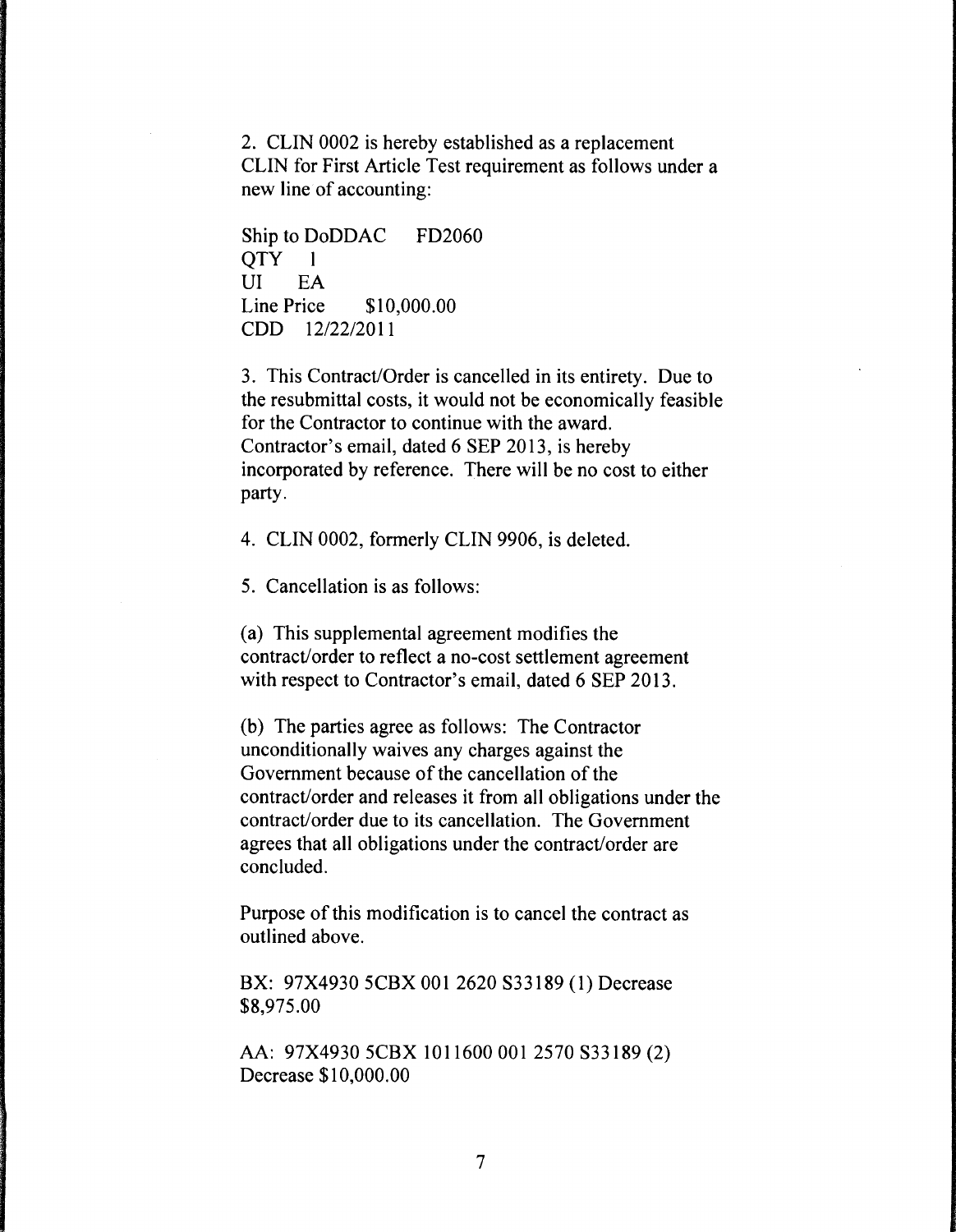Total amount of contact/order is  $($  ) increase  $(x)$  decreased by \$18,975.00 from \$18,975.00 to \$0.00.

(R4, tab 2)

9. On 14 March 2016, fully two and one-half years after the parties executed Modification No. P00001 to the contract, MAP submitted a claim to the CO in a total amount of\$19,102. All of the events purporting to be the basis of the claim transpired prior to the parties' execution of Modification No. P00001 (R4, tab 14 at 1-5 of 32).

10. In a final decision promulgated on 12 May 2016, the CO denied MAP's claim in its entirety. Citing the release language contained in the modification, the CO concluded: "You thereby unconditionally waived all claims under this contract nearly three years ago when you agreed to the bilateral modification to the contract" (R4, tab 15 at 1 of 2). This appeal followed.

# DECISION<sup>2</sup>

In its summary judgment motion, respondent argues that MAP's appeal should be denied pursuant to the doctrines of release and accord and satisfaction (gov't br. at 1). Release and accord and satisfaction are separate affirmative defenses; however, a single document such as a contractual modification may satisfy the requirements of both doctrines. *Holland v. United States,* 621 F.3d 1366, 1377 (Fed. Cir. 2010), *cert. denied,* 132 S. Ct. 365 (2011). Because respondent has filed a motion for summary judgment, we must determine, as part of our analysis, whether genuine issues of material fact exist. *Mingus Constructors, Inc. v. United States,* 812 F .2d 1387, 1390 (Fed. Cir. 1987). MAP offers parol evidence to vary the terms of the modification; however, the language of the release is clear and unambiguous. MAP "unconditionally" waived any charges against the government because of the cancellation of the contract and released it from all obligations under the contract. There were no stated or implied exceptions (SOF  $\P$  8). Therefore, MAP's parol evidence is inadmissible, and the release issue is amenable to summary judgment. *Colorado River Materials, Inc. d/bla NAC Construction,* ASBCA No. 57751, 13 BCA <sup>~</sup>35,233 at 172,990-91.

To establish an accord and satisfaction, the government must demonstrate: proper subject matter, competent parties, a meeting of the minds, and consideration. *Brock* & *Blevins Co. v. United States,* 343 F.2d 951, 955 (Ct. Cl. 1965). The plain language of the modification satisfies all of these elements. The subject matter was appropriate, there was a meeting of the minds, and consideration existed. No question

<sup>&</sup>lt;sup>2</sup> Based upon our disposition of respondent's motion for summary judgment, we deny appellant's motions to compel discovery and to strike as moot.